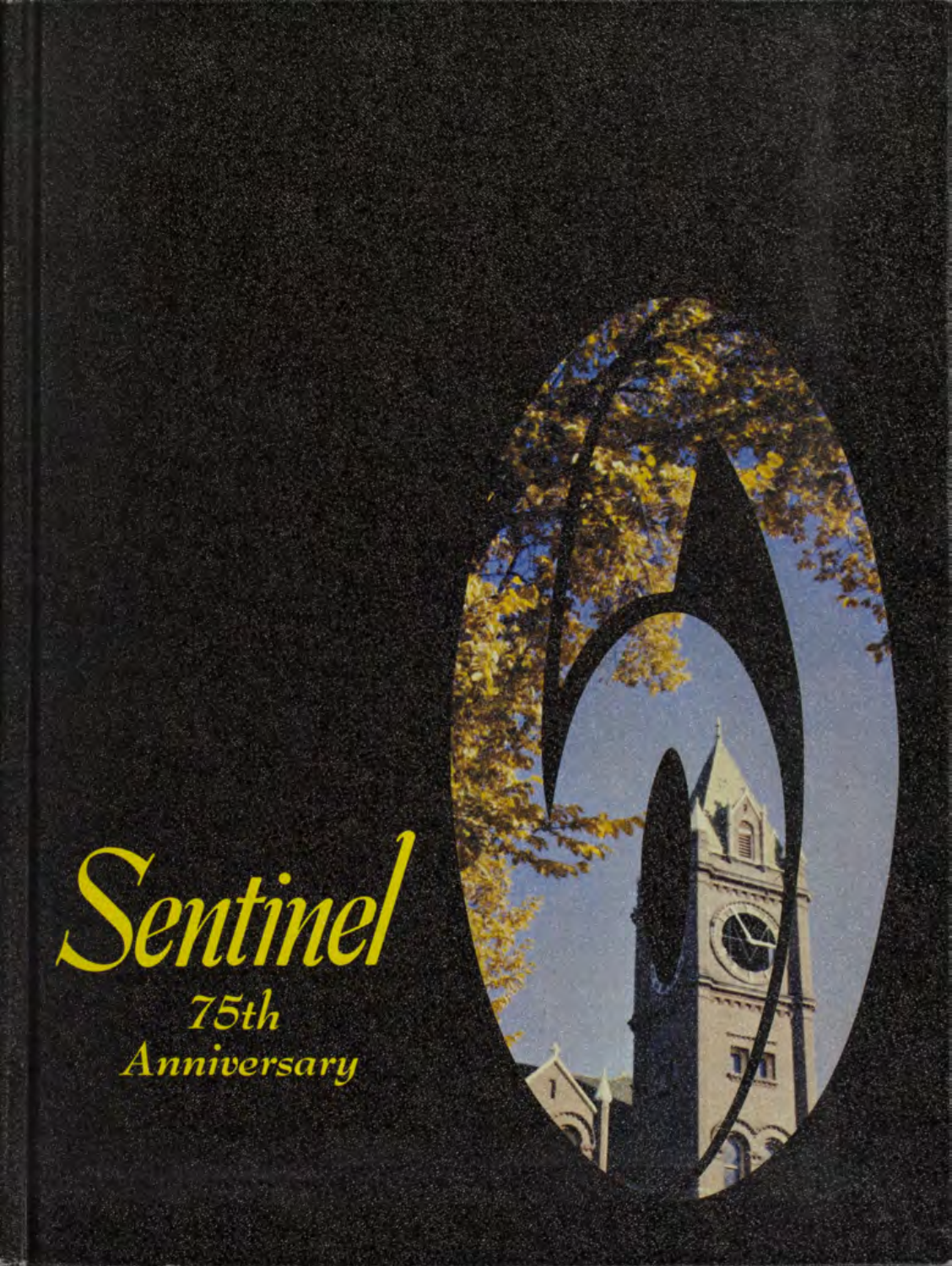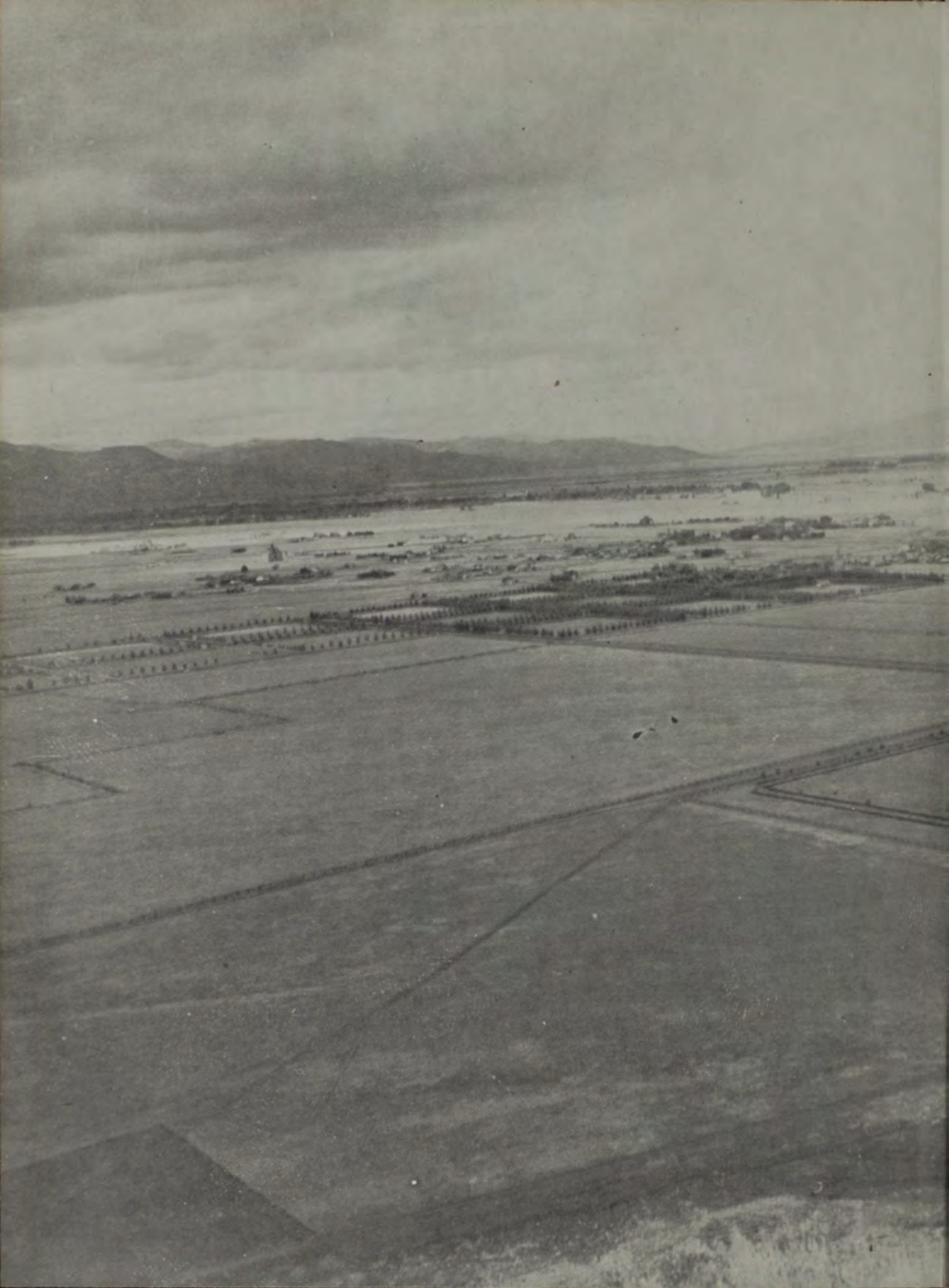VAV.

**ASSESSMENT**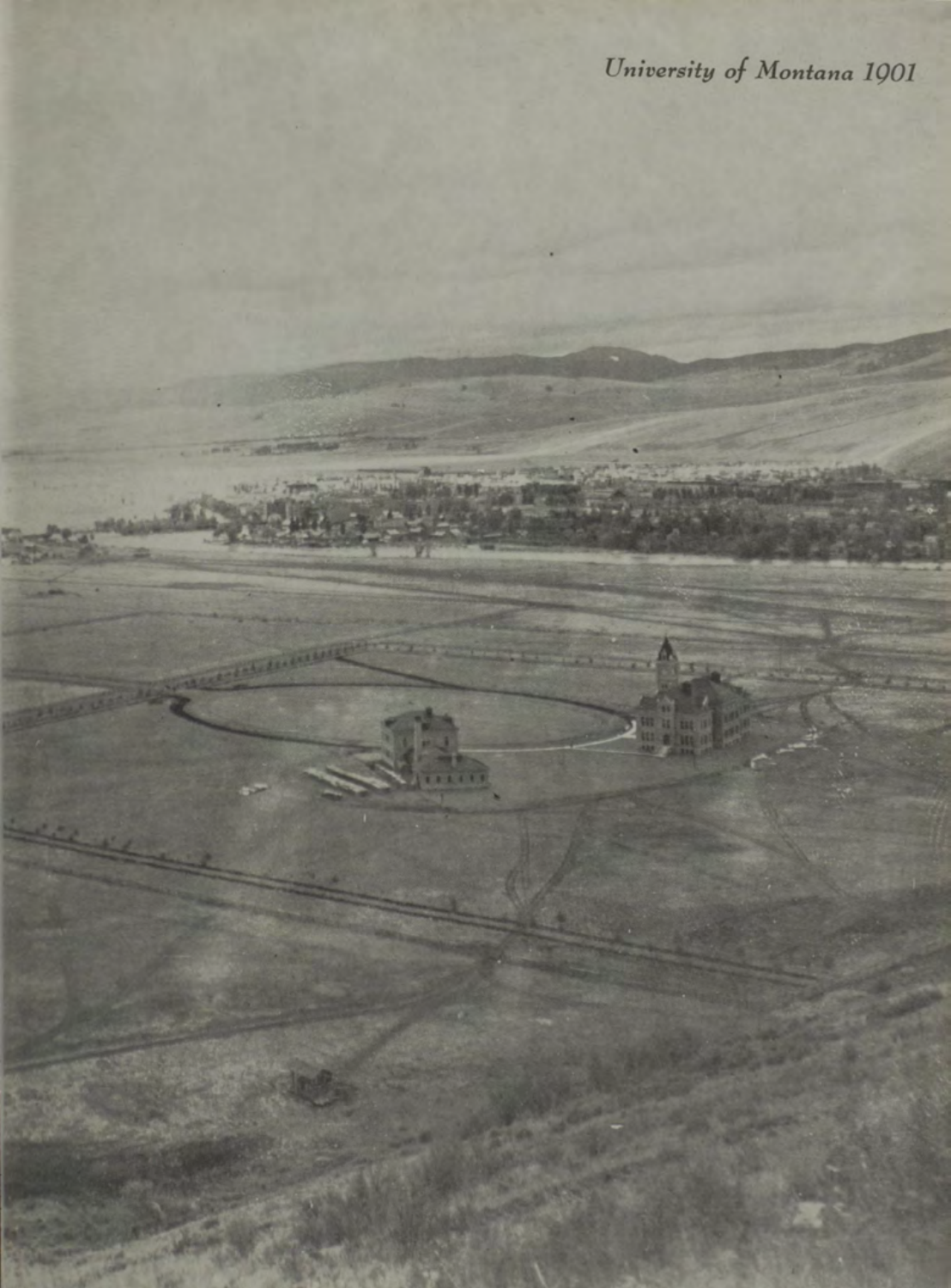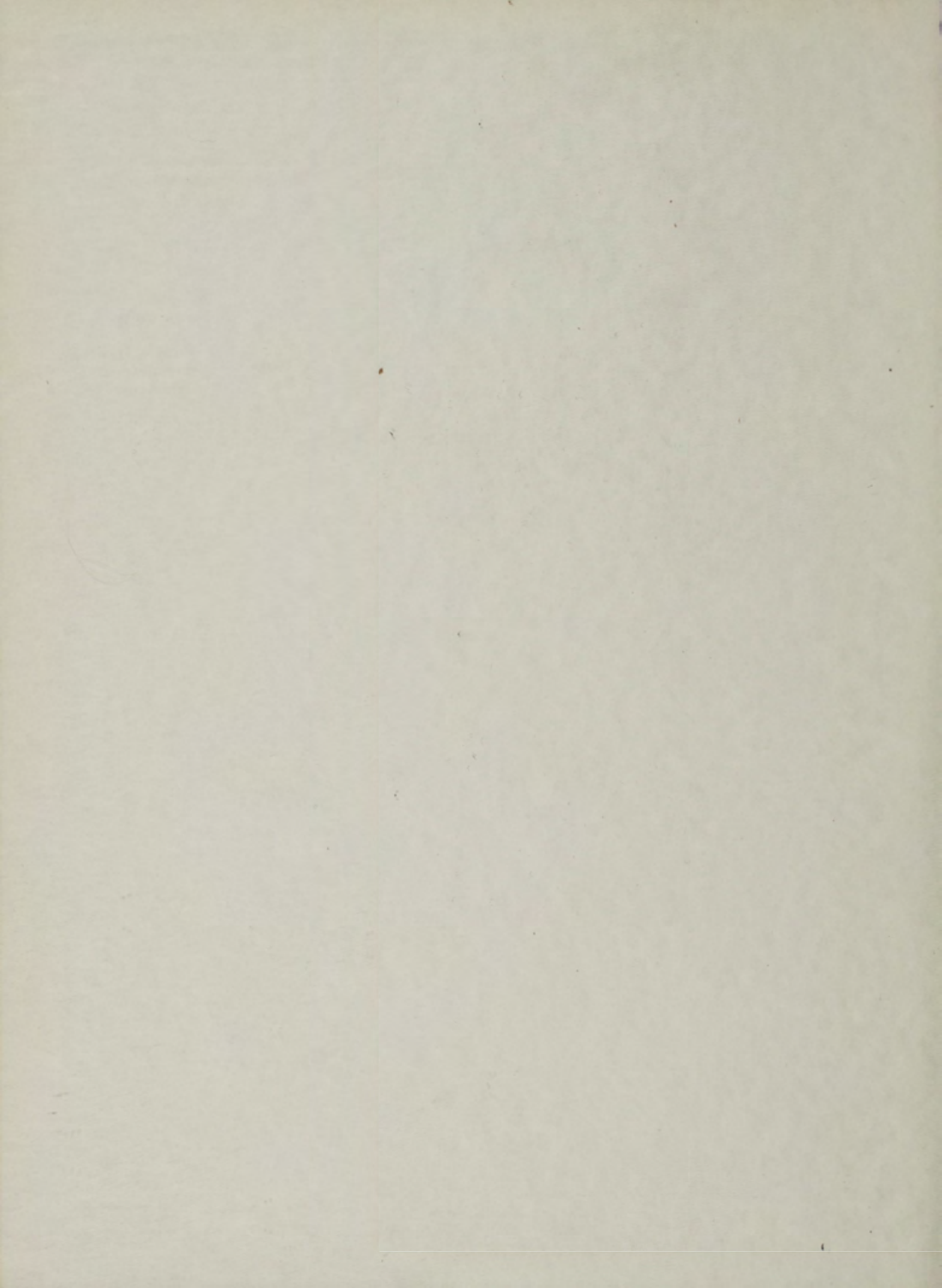## 1967 Sentinel Published by the Associated Students of University of Montana Missoula, Montana

**Fill** 

ie:

ing.

U.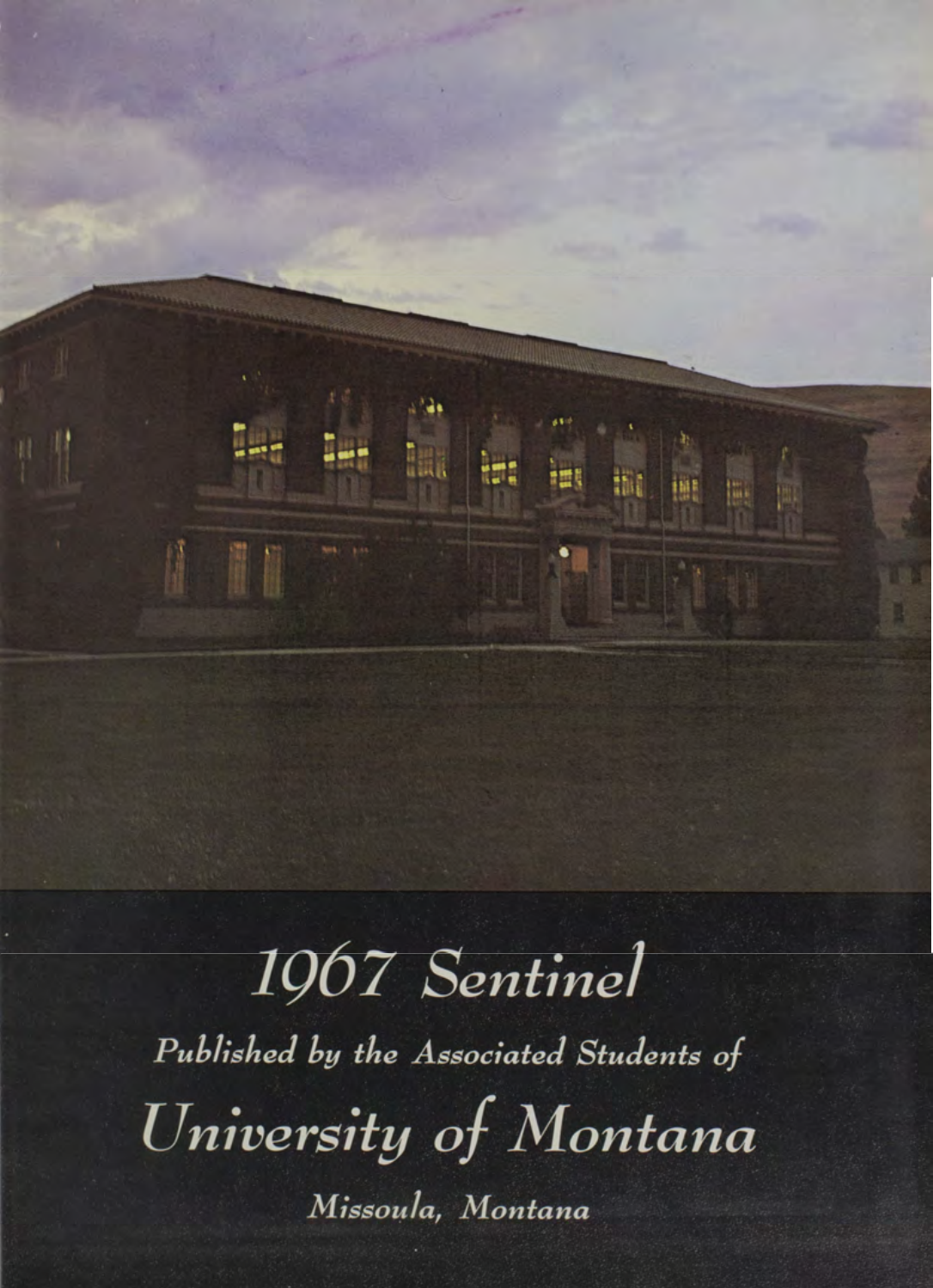THE LODGE

"It has been said that we know too little of the land we live in. We look elsewhere for scenery, for beauty, for respecting glaciers, for deep canyons and beautiful valleys, when we have them all on a far grander scale, ar

Among the large number who attend the University of Montana, there are probably not half a dozen who know the story, the life history of the school they attend. . . .

We can thus see how the University of Montana has built herself up from almost nothing to the present stage of perfection. It has been slow, but year by year she has gained in strength, in numbers and wealth. In comparison

Let us hope that this vigorous growth may continue until the University of Montana is second to none and superior to all.

1904 *Sentinel*